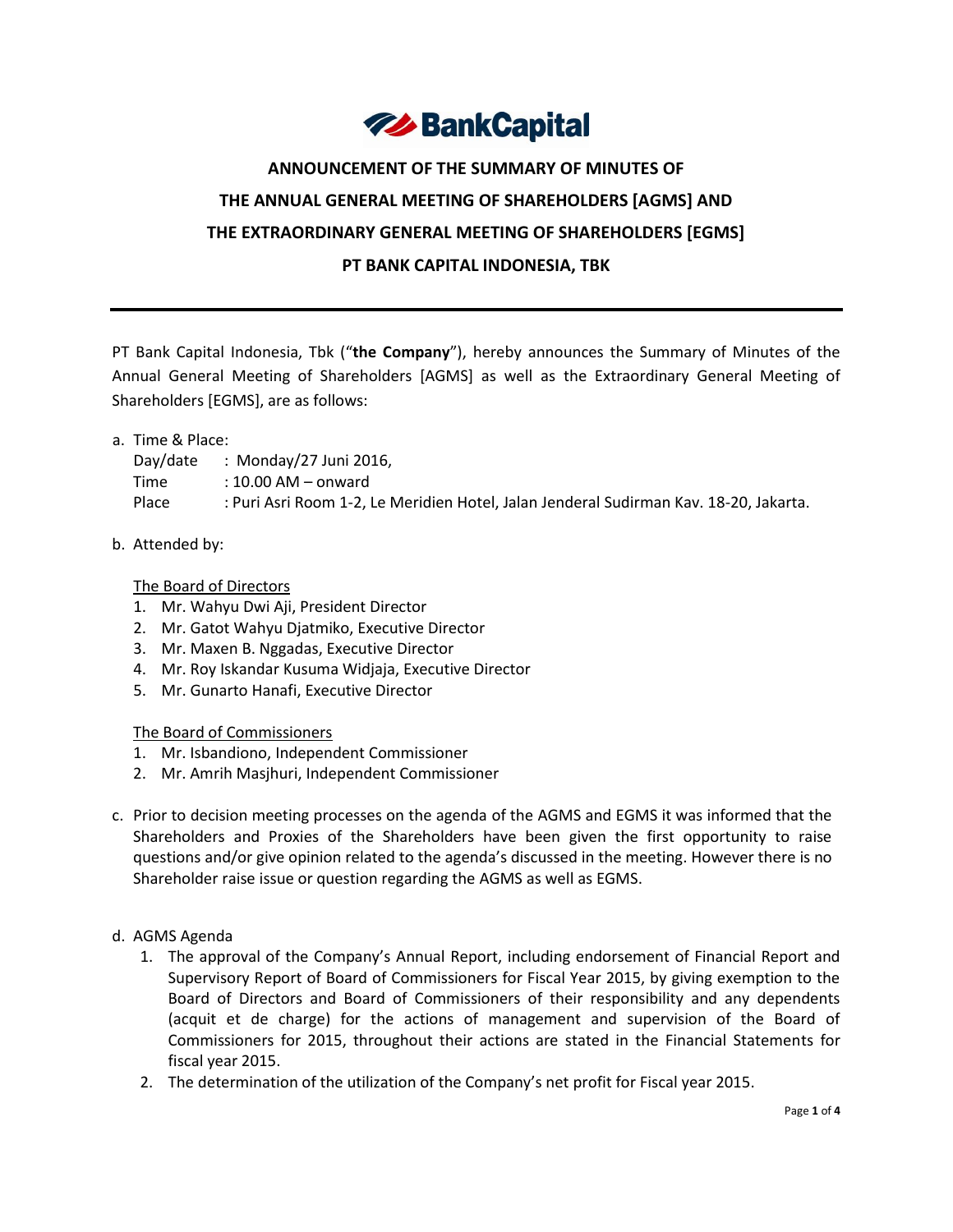- 3. Reports the utilization of proceeds from the Public Offering of Bank Capital's Subordinated Bonds Issuance II Year 2015 as well as Bank Capital's Right Issuance III Year 2015.
- 4. Delegation of authority to the Board of Directors for the appointment a Public Accountant Firm to audit Company's Financial Statement for fiscal year 2016.
- 5. The determination of salary and honorarium and allowance to the Company's Board of Commissioners and delegation of authority to Board of Commissioners to determine the salaries and allowances of members of the Board of Directors.
- e. EGMS Agenda
	- 1. The amendment to the Company's Articles of Association regarding adjustment on provision in regards to the Board of Commissioners and Board of Directors in accordance to the Financial Authority ("OJK") Regulation No.32/POJK.04/2014 related to Plan and Implementation of General Meeting of the Public Company ("POJK No.32") and Financial Authority Regulation No.33/POJK.04/2014 on Board of Directors and Board of Commissioners of Issuers and Public Company ("POJK No.33") juncto Bank Indonesia regulation No. 8/14/PBI/2006 regarding Good Corporate Governance for Commercial Banks.
	- 2. The Company's agenda to increase authorized capital.
	- 3. To authorize the Board of Directors in regard to providing the Company's assets as collateral
- f. The number of shares with voting rights that attended the AGMS were 5,423,898,219 shares or approximately 77.07% whilst EGMS were 5.423.811.263 or approximately 77,07%.
- g. The meeting's resolutions are reached through deliberation to reach consensus. In the event consensus is not reached, therefore valid voting rights will be represented.
- h. In the AGMS and EGMS, all resolutions were agreed by all shareholders and reached based on consensus.
- i. AGMS' Resolution:

#### **First Item in the AGMS' Agenda:**

AGMS admitted and approved the Company's Annual Report, included Supervisory Report of the Board of Commissioners regarding the fiscal year 2015 and Endorsement of the Annual Financial Report for the fiscal year 2015 which have been audited by a Public Accountant Firm "Kosasih, Nurdiyaman, Mulyadi, Tjahjo & Partners" and provide release and discharge with the disclaimer (acquit et de charge) for the members of the Board of Directors and members of the Board of Commissioners for the actions of management and supervision during the financial year 2015, as long as all the actions were stated in the Financial Statements for the fiscal year 2015.

#### **Second Item in the AGMS' Agenda :**

AGMS' approval for the determination on utilization of the net profit of the financial year 2015 amounted of IDR 90.82billion distributed as follows:

 Amounting to IDR5.5billion were used to increase the reserve fund in order to comply with article 70 paragraph 1 of Law of Limited Liability Company ("Company Law") and Article 22 of the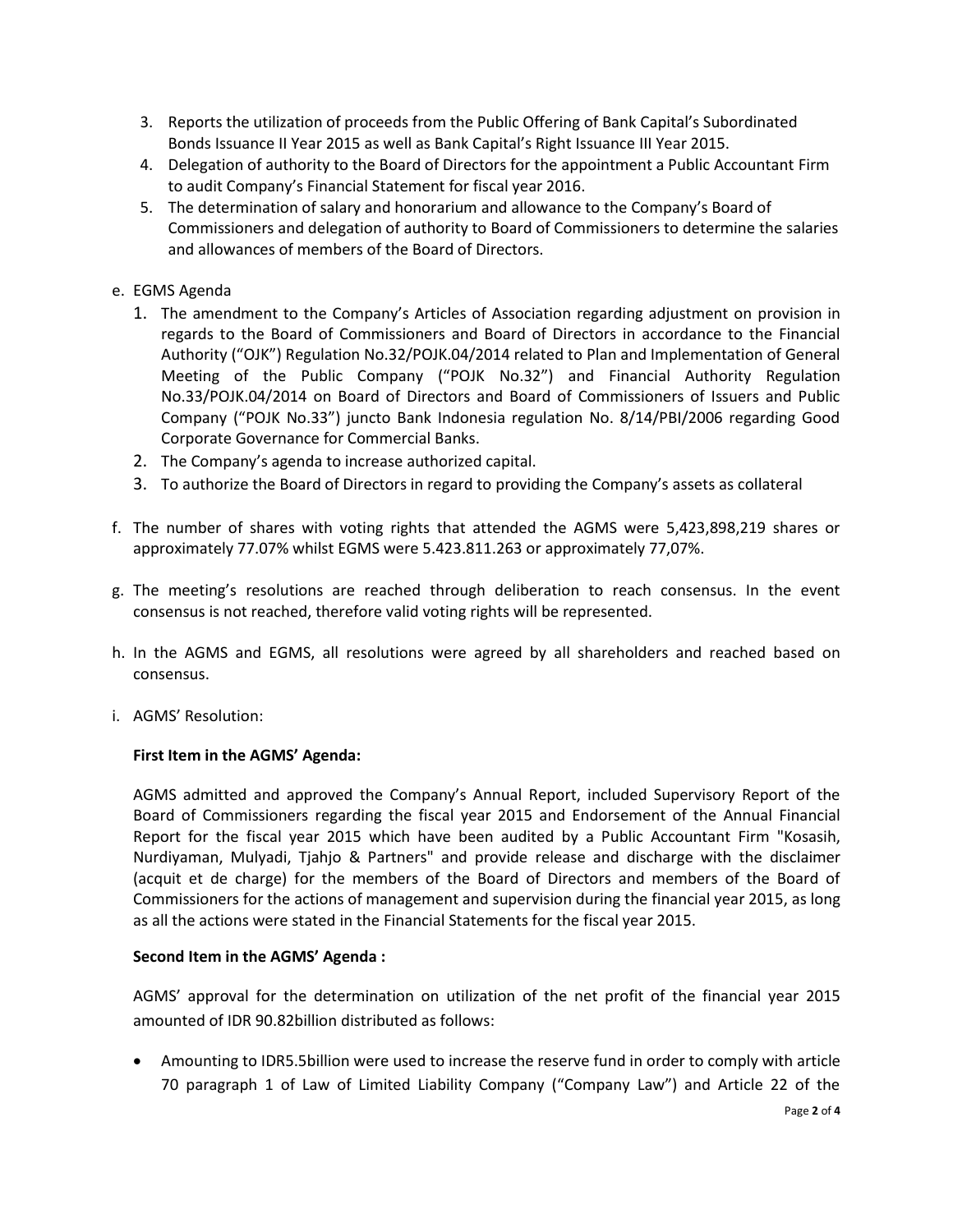Company's Article of Association whilst the remaining balance were recorded as retained earnings.

#### **Third Item in the AGMS' Agenda :**

AGMS' acceptance regarding Director's Report of the utilization of proceeds from the Public Offering of Bank Capital's Subordinated Bonds Issuance II Year 2015 as well as Bank Capital's Right Issuance III Year 2015.

#### **Fourth Item in the AGMS' Agenda:**

AGMS' approval to authorize the Board of Directors to appoint a Public Accountant Firm as Financial Auditor for the Company's Financial Statement for fiscal year 2016.

#### **Fifth Item in the AGMS' Agenda :**

AGMS's approval of the determination of salary and honorarium and allowance to the Company's Board of Commissioners and delegation of authority to Board of Commissioners to determine the salaries and allowances of members of the Board of Directors are as follows:

- To authorize the Board of Commissioner to determine the salaries and allowance in favor of the Board of Commissioner supported with a recommendation from the Company's Remuneration and Nomination Committee.
- To authorize the Board of Commissioner to determine the salaries and allowance in favor of the Board of Directors based on a recommendation from the Company's Remuneration and Nomination Committee.
- j. EGMS' Resolution:

#### **First Item in the EGMS' Agenda:**

EGMS' approval to amend the Company's Article of Association on adjustment of Boards membership in accordance with Financial Authority regulation Ref. No.32/POJK.04/2014 regarding General Meeting of Shareholders as well as Ref.No.33/POJK.04/2014 regarding Board of Management of Public Companies juncto Bank Indonesia Regulation Ref.No. 8/14/PBI/2006 regarding Implementation of Good Corporate Governance for Commercial Banks. Therefore EGMS authorize to the Company's Board of Directors to amend article 15 and 18 and take necessary action to liaise with Public Notary in regard to amend the Company's Article of Association.

#### **Second Item in the EGMS' Agenda:**

EGMS' approval to increase the Company's Authorized Capital up to IDR2.8trillion as well as providing authorization favoring the Board of Directors to take necessary action to liaise with Public Notary in regard to increasing the Company's Authorized Capital.